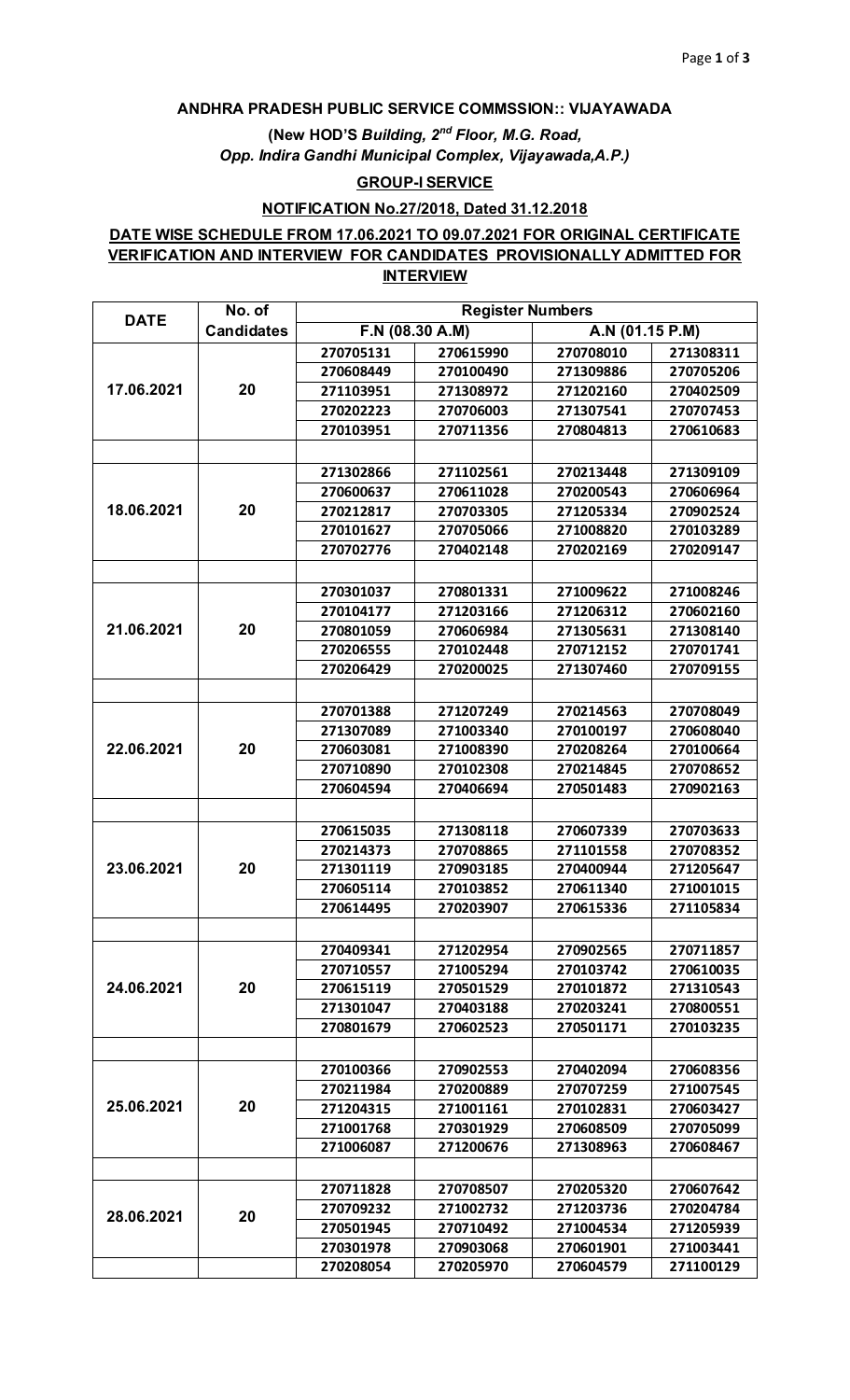|             | No. of            | <b>Register Numbers</b> |           |                |           |  |
|-------------|-------------------|-------------------------|-----------|----------------|-----------|--|
| <b>DATE</b> | <b>Candidates</b> | F.N (08.30 A.M)         |           | A.N (1.15 P.M) |           |  |
| 29.06.2021  |                   | 270408106               | 271105928 | 270903081      | 271311549 |  |
|             |                   | 270709343               | 270600362 | 270102291      | 270500223 |  |
|             | 20                | 270215673               | 270404752 | 270201991      | 270211469 |  |
|             |                   | 270614348               | 270610805 | 271207918      | 270904082 |  |
|             |                   | 270802962               | 270102451 | 271300513      | 271008281 |  |
|             |                   |                         |           |                |           |  |
| 30.06.2021  | 20                | 271004616               | 271302902 | 271303280      | 270600708 |  |
|             |                   | 271009303               | 271309277 | 270300529      | 271303522 |  |
|             |                   | 270606371               | 271304414 | 270803570      | 270801237 |  |
|             |                   | 270616358               | 270405945 | 270901083      | 270900301 |  |
|             |                   | 270608750               | 270703839 | 270200752      | 270103985 |  |
|             |                   |                         |           |                |           |  |
|             | 20                | 270214162               | 270101528 | 270614830      | 270614185 |  |
|             |                   | 271200627               | 270207376 | 270211552      | 270406695 |  |
| 01.07.2021  |                   | 271003925               | 271200501 | 271309924      | 271302557 |  |
|             |                   | 271102585               | 270905078 | 270905245      | 270801159 |  |
|             |                   | 270614967               | 270402277 | 270601301      | 270611456 |  |
|             |                   |                         |           |                |           |  |
|             | 20                | 271006946               | 270214397 | 270613990      | 270407702 |  |
|             |                   | 270205538               | 270204218 | 270703666      | 270606539 |  |
| 02.07.2021  |                   | 271311584               | 271205247 | 270403180      | 270616599 |  |
|             |                   | 271008806               | 271003480 | 271304756      | 271310395 |  |
|             |                   | 270711454               | 271100006 | 270801154      | 270705725 |  |
|             |                   |                         |           |                |           |  |
| 05.07.2021  | 20                | 270203266               | 270605669 | 270608524      | 271102745 |  |
|             |                   | 271201057               | 270207754 | 270708973      | 270711368 |  |
|             |                   | 270607212               | 271202948 | 270601371      | 270211442 |  |
|             |                   | 271103787               | 271008094 | 271101154      | 271304182 |  |
|             |                   | 270500882               | 270402157 | 270706104      | 270801682 |  |
|             |                   |                         |           |                |           |  |
| 06.07.2021  | 20                | 271203009               | 270605289 | 270904226      | 270101540 |  |
|             |                   | 271100814               | 271008358 | 270707430      | 270207929 |  |
|             |                   | 270704842               | 271309520 | 270214107      | 271205162 |  |
|             |                   | 270503518               | 271200329 | 270302670      | 271000718 |  |
|             |                   | 271310335               | 270800015 | 270214685      | 270709048 |  |
|             |                   |                         |           |                |           |  |
| 07.07.2021  | 20                | 271310120               | 270800823 | 270613950      | 270206465 |  |
|             |                   | 270601097               | 270203892 | 270302570      | 270612787 |  |
|             |                   | 270208429               | 270614648 | 270502319      | 271309391 |  |
|             |                   | 270210991               | 271008380 | 270702635      | 271004513 |  |
|             |                   | 271301938               | 270104424 | 270711087      | 270201324 |  |
| 08.07.2021  | 20                |                         |           |                |           |  |
|             |                   | 270215294               | 271102944 | 271002241      | 270102235 |  |
|             |                   | 270208269               | 270707957 | 270711964      | 270500075 |  |
|             |                   | 271302511               | 270604841 | 270100756      | 270710435 |  |
|             |                   | 270600805               | 271308806 | 270204634      | 270602263 |  |
|             |                   | 270407297               | 271206358 | 270503164      | 271008165 |  |
|             |                   | 270903630               | 270600957 |                |           |  |
| 09.07.2021  | 06                | 270803035               | 270609774 |                |           |  |
|             |                   | 271309831               | 271100867 |                |           |  |
|             |                   |                         |           |                |           |  |

# (Total Number of Candidates : 326)

- **Note:** (i) Certificate verification will be held on the same day that the interviews are scheduled.
	- (ii) Individual memos containing their interview schedule will be sent to each candidate along with documents to be produced at the time of original certificate